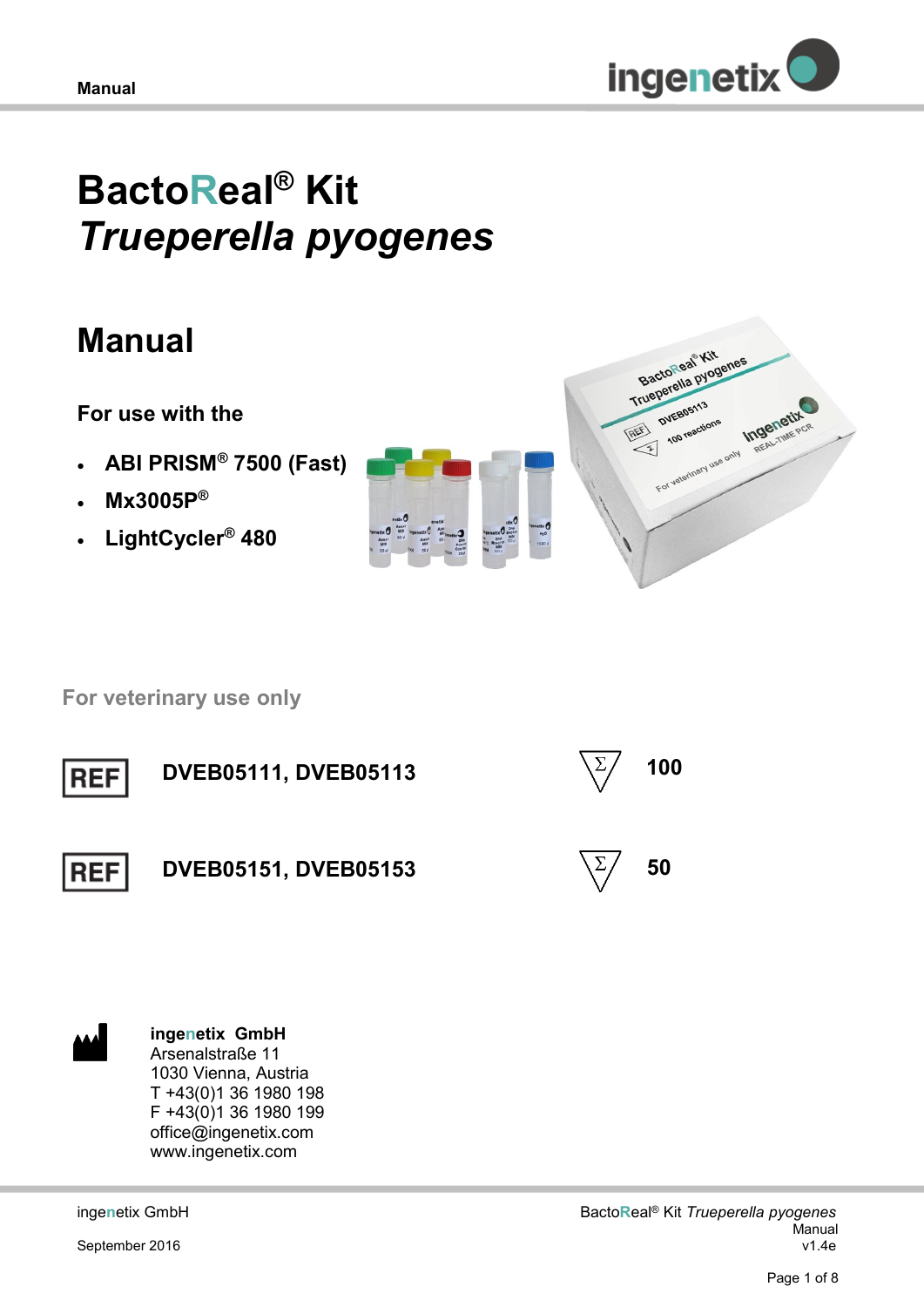

#### **Manual**

#### Index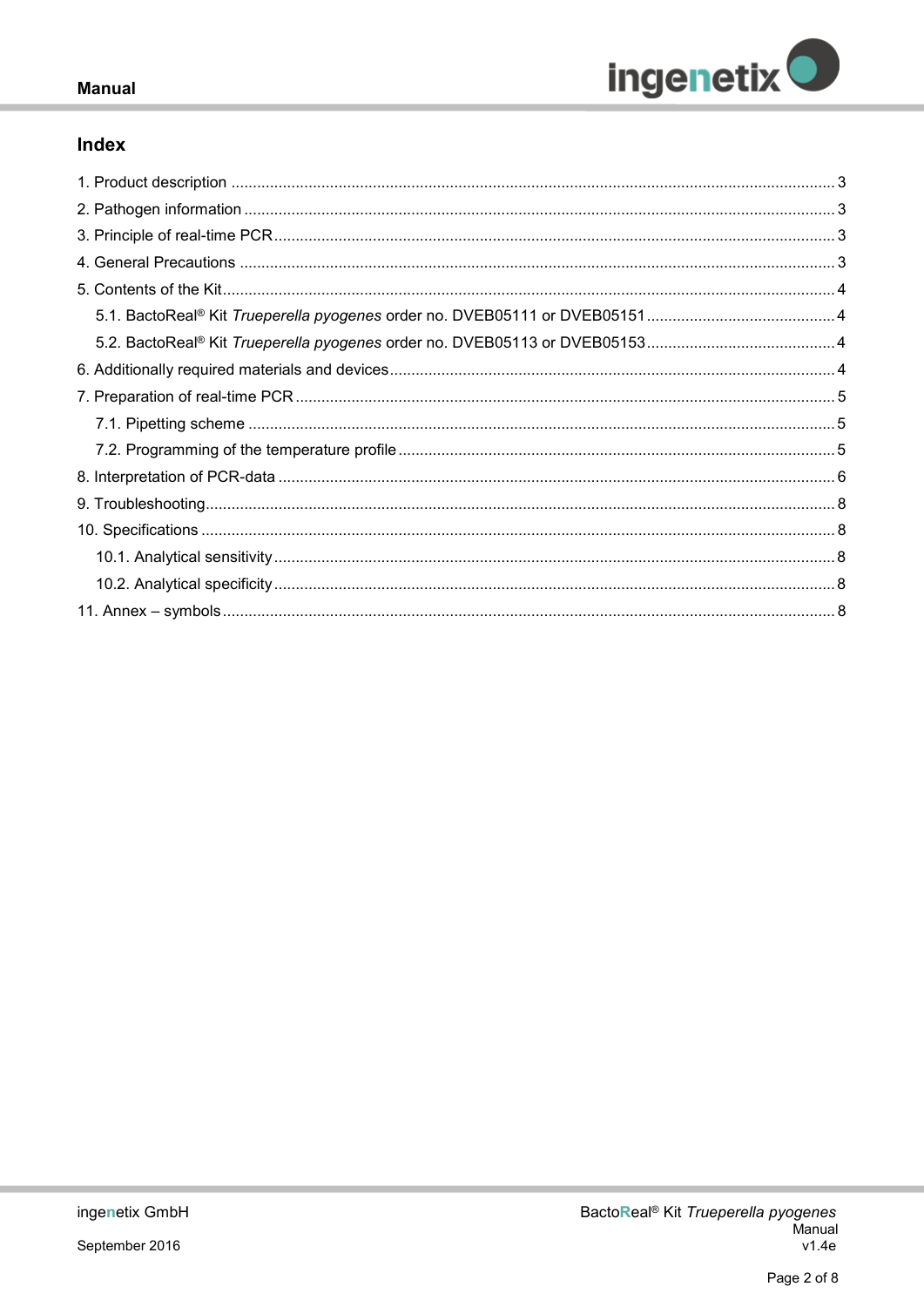

#### <span id="page-2-0"></span>**1. Product description**

Bacto**R**eal® Kit *Trueperella pyogenes* is a real-time PCR assay for detection of DNA of *Trueperella pyogenes* (formerly *Arcanobacterium pyogenes*)*.* This test was developed and validated for the ABI PRISM® 7500 (Fast) instrument (Life Technologies), LightCycler® 480 (Roche) and Mx3005P® (Agilent), but is also suitable for other real-time PCR instruments. This test allows the rapid and sensitive detection of *Trueperella pyogenes* from biopsies, bronchoalveolar lavage (BAL), swabs and milk (e.g. with the QIAamp DNA Mini Kit).

Bacto**R**eal® Kit *Trueperella pyogenes* detects the 16S rRNA gene of *Trueperella pyogenes*. A probe-specific amplification-curve at 530 nm (FAM channel) indicates the amplification of *T. pyogenes* specific DNA. An internal positive control system for detection in VIC/HEX channel, (554 nm, order no. DVEB05111 or DVEB05151) or Cy5 channel (667 nm; order no. DVEB05113 or DVEB05153) excludes false-negative interpretation of results due to inhibition of real-time PCR (see 8. Interpretation of PCR-data).

When using PCR-platforms not validated by inge**n**etix, an evaluation of the multiplex-PCR is recommended. Please be aware that some PCR-platforms have to be calibrated with the corresponding dye before performing multiplex-PCR.

Bacto**R**eal®, Myco**R**eal, Paro**R**eal and Viro**R**eal® Kits are optimized to run under the same thermal cycling conditions. RNA and DNA material can be analysed in one run.

#### <span id="page-2-1"></span>**2. Pathogen information**

*Trueperella pyogenes* (formerly *Arcanobacterium pyogenes, Corynebacterium pyogenes, Actinomyces pyogenes*) is a Gram-positive commensal and opportunistic pathogen of economically important livestock, causing diseases such as mastitis, abscesses and pneumonia.

#### **References:**

Jost BH, Billington SJ. 2005. *Arcanobacterium pyogenes:* molecular pathogenesis of an animal opportunist. Antonie Van Leeuwenhook 88:87-102.

#### <span id="page-2-2"></span>**3. Principle of real-time PCR**

A specific DNA sequence of the pathogen genome is amplified and the generated PCR-product is detected by an oligonucleotide-probe labelled with a fluorescent dye. This technology allows for a sequence-specific detection of PCR amplificates.

#### <span id="page-2-3"></span>**4. General Precautions**

The user should always pay attention to the following:

- Always include a negative control per PCR-run (water instead of sample).
- Optional: for valid interpretation of results, a negative control should be included during DNA-extraction (for example extraction of water instead of sample material), in order to exclude false-positive results due to contamination with *Trueperella pyogenes* DNA during extraction.
- Be careful when handling the positive control.
- Store and extract positive material (specimens, controls and amplicons) separately from all other reagents and add it to the reaction mix in a spatially separated workspace.
- Periodically decontaminate benches and devices.
- Use sterile pipette tips with filters.
- Thaw all components thoroughly at room temperature before starting an assay. When thawed, mix the components and centrifuge briefly.
- For MSDS, see www.ingenetix.com.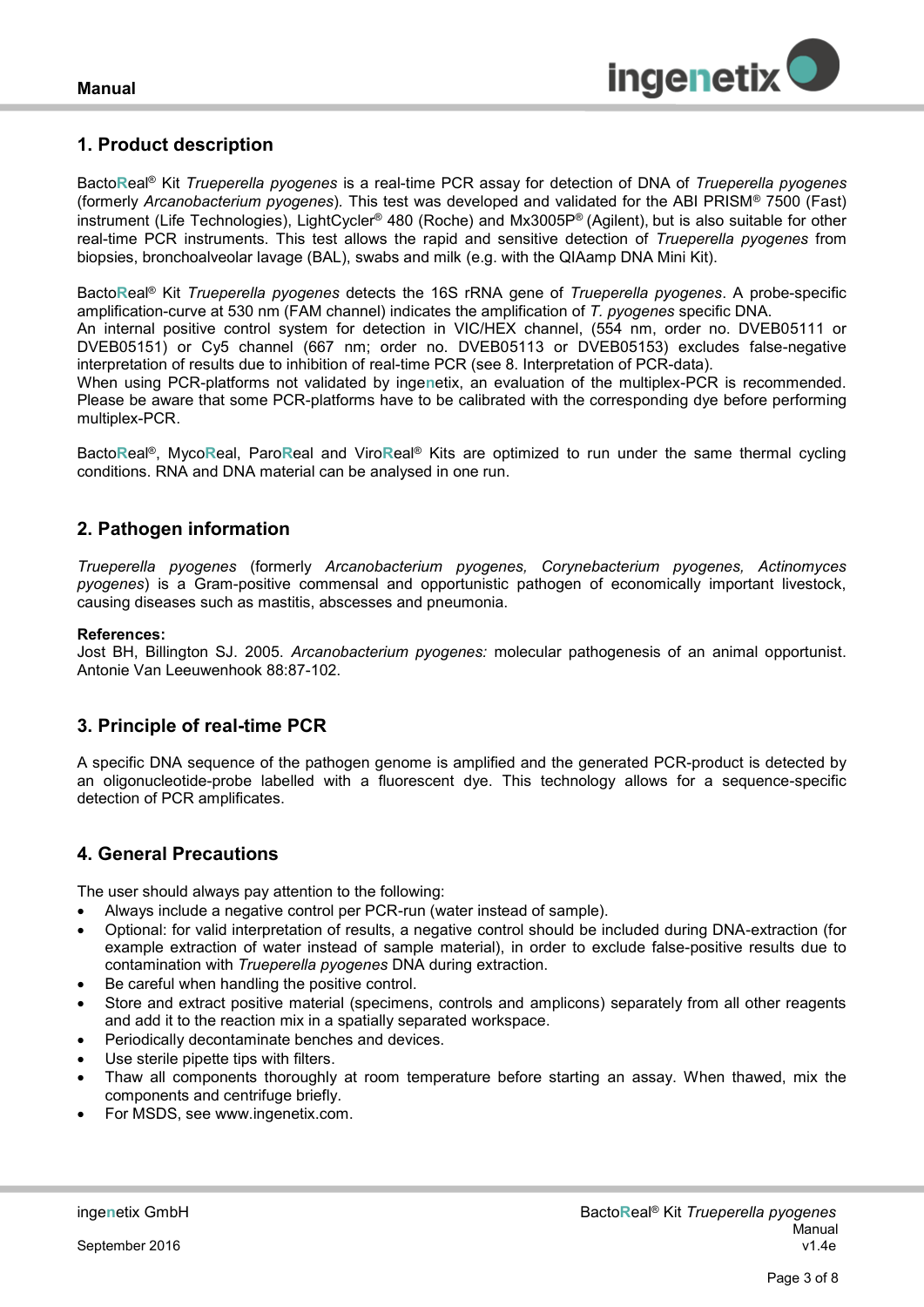### <span id="page-3-0"></span>**5. Contents of the Kit**

#### <span id="page-3-1"></span>**5.1. BactoReal® Kit** *Trueperella pyogenes* **order no. DVEB05111 or DVEB05151**

| Labelling                                          | <b>Content</b>                                             | Amount             |                         | <b>Storage</b>                                   |
|----------------------------------------------------|------------------------------------------------------------|--------------------|-------------------------|--------------------------------------------------|
|                                                    |                                                            | <b>DVEB05111</b>   | <b>DVEB05151</b>        |                                                  |
| Trueperella pyogenes Assay Mix<br>(green cap)      | Primer and probe (FAM) for<br>detection of T. pyogenes     | $2 \times 50$ µ    | $1 \times 50 \text{ µ}$ | $-20^{\circ}$ C                                  |
| CR-1 Assay Mix (yellow cap)                        | Primer, probe (VIC/HEX) and<br>target for detection of IPC | $2 \times 50$ µ    | $1 \times 50$ µ         | $-20^{\circ}$ C                                  |
| Trueperella pyogenes Positive<br>Control (red cap) | Control-DNA<br>(approx. 10,000 target copies/µl)           | $1 \times 25$ µ    | $1 \times 25$ µ         | -20°C                                            |
| DNA Reaction Mix (white cap)#                      | <b>Reaction Mix</b>                                        | $2 \times 500$ µl  | $1 \times 500$ µl       | -20°C until first<br>use, then at $+4^{\circ}$ C |
| Water (blue cap)                                   | Water                                                      | $1 \times 1000$ µl | $1 \times 1000 \mu$     | -20 $^{\circ}$ C to +4 $^{\circ}$ C              |

#DNA Reaction Mix contains uracil-N glycosylase (UNG)

#### <span id="page-3-2"></span>**5.2. BactoReal® Kit** *Trueperella pyogenes* **order no. DVEB05113 or DVEB05153**

| Labelling                                          | <b>Content</b>                                         | Amount             |                                | <b>Storage</b>                                   |
|----------------------------------------------------|--------------------------------------------------------|--------------------|--------------------------------|--------------------------------------------------|
|                                                    |                                                        | <b>DVEB05113</b>   | <b>DVEB05153</b>               |                                                  |
| Trueperella pyogenes Assay Mix<br>(green cap)      | Primer and probe (FAM) for<br>detection of T. pyogenes | $2 \times 50$ µ    | $1 \times 50 \text{ µ}$        | $-20^{\circ}$ C                                  |
| CR-3 Assay Mix (yellow cap)                        | Primer, probe (Cy5) and target<br>for detection of IPC | $2 \times 50$ µ    | $1 \times 50$ µ                | $-20^{\circ}$ C                                  |
| Trueperella pyogenes Positive<br>Control (red cap) | Control-DNA<br>(approx. 10,000 target copies/µl)       | $1 \times 25$ µ    | $1 \times 25$ µ                | $-20^{\circ}$ C                                  |
| DNA Reaction Mix (white cap)#                      | <b>Reaction Mix</b>                                    | $2 \times 500$ µl  | $1 \times 500$ µl              | -20°C until first<br>use, then at $+4^{\circ}$ C |
| Water (blue cap)                                   | Water                                                  | $1 \times 1000$ µl | $1 \times 1000 \,\mathrm{\mu}$ | -20 $^{\circ}$ C to +4 $^{\circ}$ C              |

#DNA Reaction Mix contains uracil-N glycosylase (UNG)

The components of Bacto**R**eal® Kit *Trueperella pyogenes* are stable until the expiry date stated on the label. Repeated thawing and freezing should be avoided. Please protect kit components from light.

#### <span id="page-3-3"></span>**6. Additionally required materials and devices**

- Reagents and devices for DNA-extraction
- PCR-grade water
- Disposable powder-free gloves
- Pipettes (adjustable)
- Sterile pipette tips with filters
- Vortex mixer
- Desktop centrifuge with rotor for 2 ml reaction tubes
- Real-time PCR instrument which is able to detect and differentiate fluorescence in FAM and VIC/HEX or Cy5 channel
- Appropriate 96 well reaction plates or reaction tubes with corresponding (optical) closing material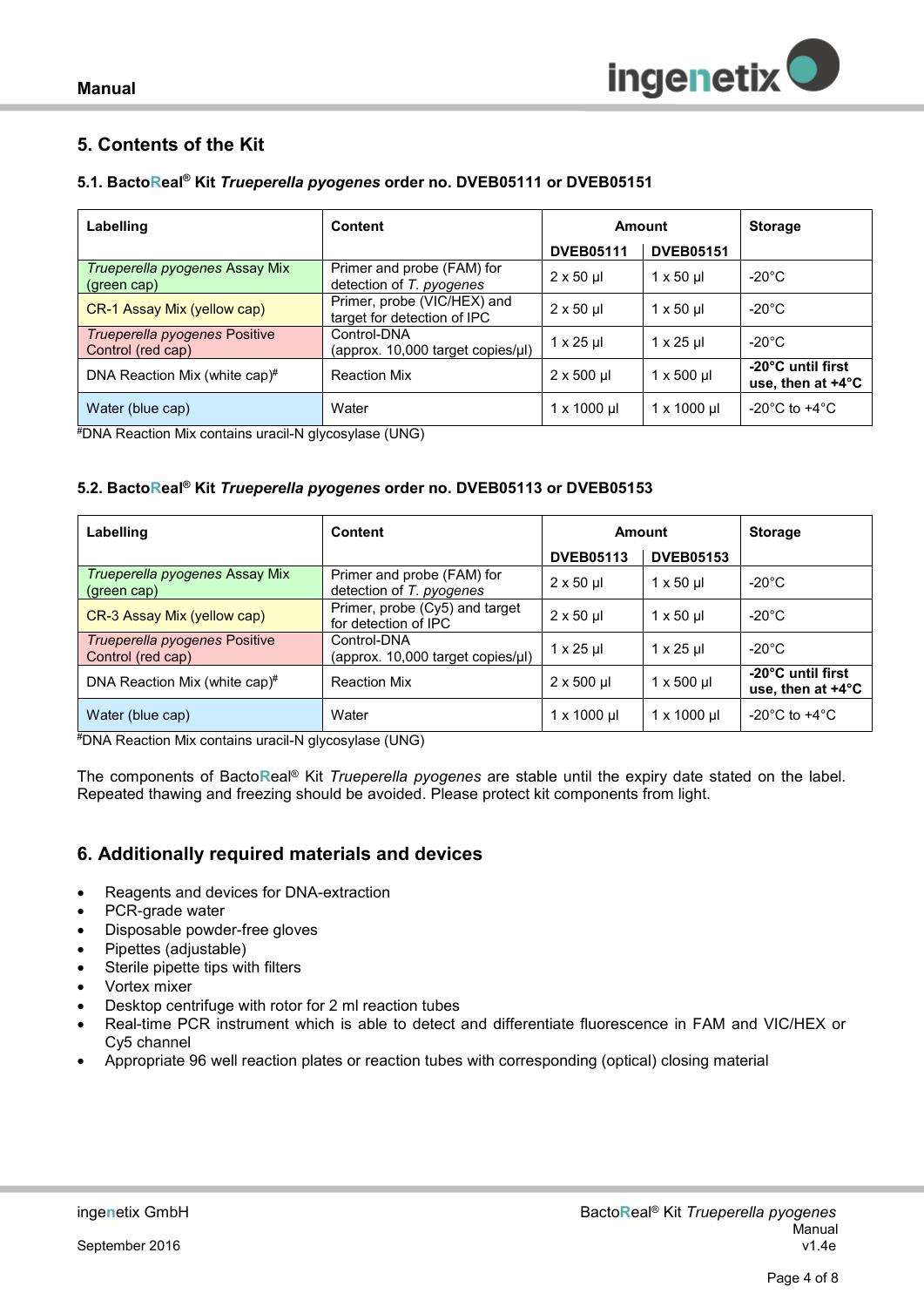

#### <span id="page-4-0"></span>**7. Preparation of real-time PCR**

Please make sure that at least one negative control (water, blue cap), as well as one positive control (red cap) and one extraction negative control (optional, recommended) are included per PCR run.

Inge**n**etix highly recommends performing PCR analyses in duplicates, which increases the probability of detection of the pathogen and facilitates interpretation of results*.*

#### <span id="page-4-1"></span>**7.1. Pipetting scheme**

|                                  |                                | Per sample   |
|----------------------------------|--------------------------------|--------------|
| <b>Preparation of Master Mix</b> | Water*                         | $3.0$ ul     |
| (mix well)                       | DNA Reaction Mix (2x)          | $10.0$ $\mu$ |
|                                  | Trueperella pyogenes Assay Mix | $1.0 \mu$    |
|                                  | <b>CR Assay Mix</b>            | $1.0$ $\mu$  |
|                                  | <b>Total volume Master Mix</b> | $15.0$ µl    |
|                                  |                                |              |
|                                  | <b>Master Mix</b>              | $15.0$ µl    |
| <b>Preparation of PCR</b>        | Sample*                        | $5.0$ ul     |
|                                  | <b>Total volume</b>            | $20.0$ $\mu$ |

\*1-8  $\mu$  of the sample can be used. When using an amount other than 5  $\mu$  of the sample, the amount of H<sub>2</sub>O has to be changed accordingly.

**Positive Control:** As positive control use 1 µl of the *Trueperella pyogenes* Positive Control + 4 µl H<sub>2</sub>O. Optional: a 1:10 dilution of the positive control can be used and defined as second standard value (approx. 1000 target copies/µl).

#### <span id="page-4-2"></span>**7.2. Programming of the temperature profile**

Please find further information on programming the real-time PCR instrument in the respective operator's manual. Please be aware that some PCR-platforms have to be calibrated with the corresponding dye before performing multiplex-PCR.

**Select dyes:** FAM-TAMRA for detection of *Trueperella pyogenes*

Cy5-NONE (CR-3 Assay Mix) **or** VIC-TAMRA (CR-1 Assay Mix) for detection of IPC

**Select reference dye (passive reference)**: ROX **Sample Volume:** 20 µl

**Temperature Profile:** 

| Program 1<br>Cycles: 1<br>Analysis: None | Program 2<br>Cycles: 1<br>Analysis: None | Program 3<br>Cycles: 45<br>Analysis: Quantification<br>Acquisition at 60° | For ABI PRISM® 7500:<br>Ramp speed: Without "fast cycling" parameter                                           |
|------------------------------------------|------------------------------------------|---------------------------------------------------------------------------|----------------------------------------------------------------------------------------------------------------|
| $50^{\circ}$ C<br>$2 \text{ min}^*$      | $95^{\circ}$ C<br>20 sec                 | $95^{\circ}$ C<br>5 sec<br>$60^{\circ}$ C<br>$1$ min                      | For LightCycler <sup>®</sup> 480 instrument:<br>Detection format: 2 Color Hydrolysis Probe<br>(dyes see above) |

**\*Note:** If viral RNA should be also detected in the same PCR run, program 1 has to be prolonged to 15 min at 50°C. This temperature profile can be used for all Bacto**R**eal®, Myco**R**eal, Paro**R**eal and Viro**R**eal® kits for the detection of DNA or RNA.

September 2016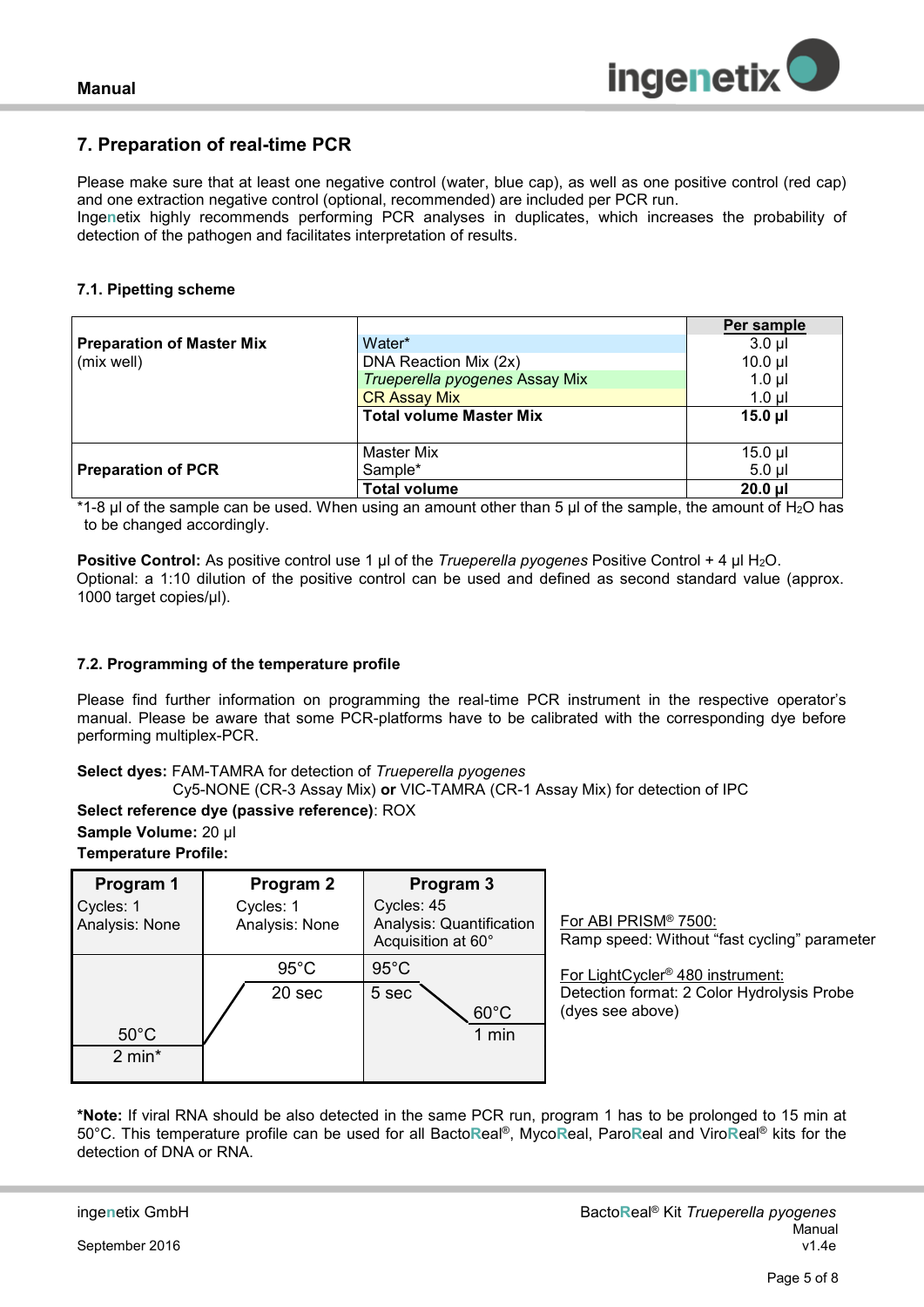

#### <span id="page-5-0"></span>**8. Interpretation of PCR-data**

Examples for interpretation of positive reactions are shown in the amplification plots below.

| For a valid interpretation, the following criteria must be fulfilled: |  |
|-----------------------------------------------------------------------|--|
|                                                                       |  |

|                                               | Ct/Cp (FAM channel) | Ct/Cp             | Interpretation |
|-----------------------------------------------|---------------------|-------------------|----------------|
|                                               | T. pyogenes target  | <b>IPC target</b> |                |
| Negative control                              | <b>Negative</b>     | $36.0 \pm 2$      | Valid          |
| Positive control (undiluted, 1 µl/PCR)        | 28.0-31.0           | $36.0 \pm 2$      | Valid          |
| Or: positive control (1:10 diluted, 1 µl/PCR) | $31.0 - 34.0$       | $36.0 \pm 2$      | Valid          |
| Extraction negative control (optional)        | Negative            | $36.0 \pm 2$      | Valid          |
| Negative sample                               | Negative            | $36.0 \pm 2$      | Valid          |
| Positive sample                               | Positive            | Positive/Negative | Valid          |

#### **For analysis of PCR data please proceed as follows:**

For analysis of PCR results gained with Bacto**R**eal® Kit *Trueperella pyogenes* please select fluorescence display options FAM channel for the *T. pyogenes* target and VIC/HEX channel (order no. DVEB05111, DVEB05151) or Cy5 channel (order no. DVEB05113, DVEB05153) for the internal positive control target. Samples with a positive Cp or Ct-value are considered positive. Please also check the presence of amplification-curves manually.

#### **Once the analysis is completed, the following results are possible:**

#### **1. Signal in FAM channel:**

→ DNA of *Trueperella pyogenes* was amplified. The sample has to be interpreted as positive.

*Trueperella pyogenes* DNA can lead to a reduced or absent fluorescence signal of the internal positive control (competition of PCR).

#### **2. No signal in FAM channel:**

→ No *Trueperella pyogenes* DNA is detectable in the sample. The sample has to be interpreted as negative. An inhibition of PCR cannot be excluded.

#### **2a. No signal in FAM channel but signal of the internal positive control:**

→ No *Trueperella pyogenes* DNA is detectable in the sample. The sample has to be interpreted as negative. The positive signal of the internal positive control assay excludes a putative PCR inhibition.

#### **2b. No signals in FAM channel and no signal with internal positive control:**

 $\rightarrow$  No interpretation statement can be made. Information about possible sources of error and their solution can be found in 9. Troubleshooting.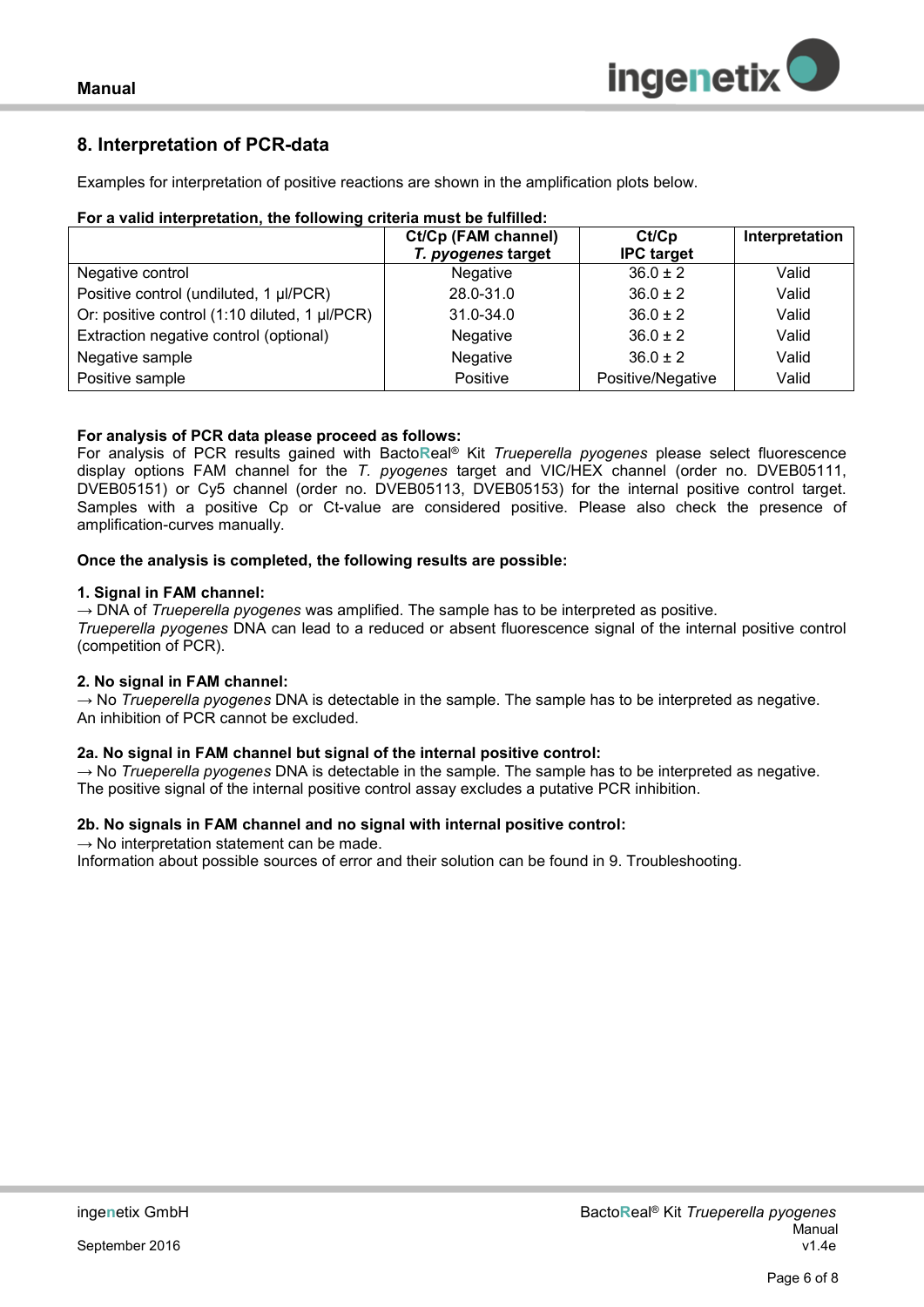